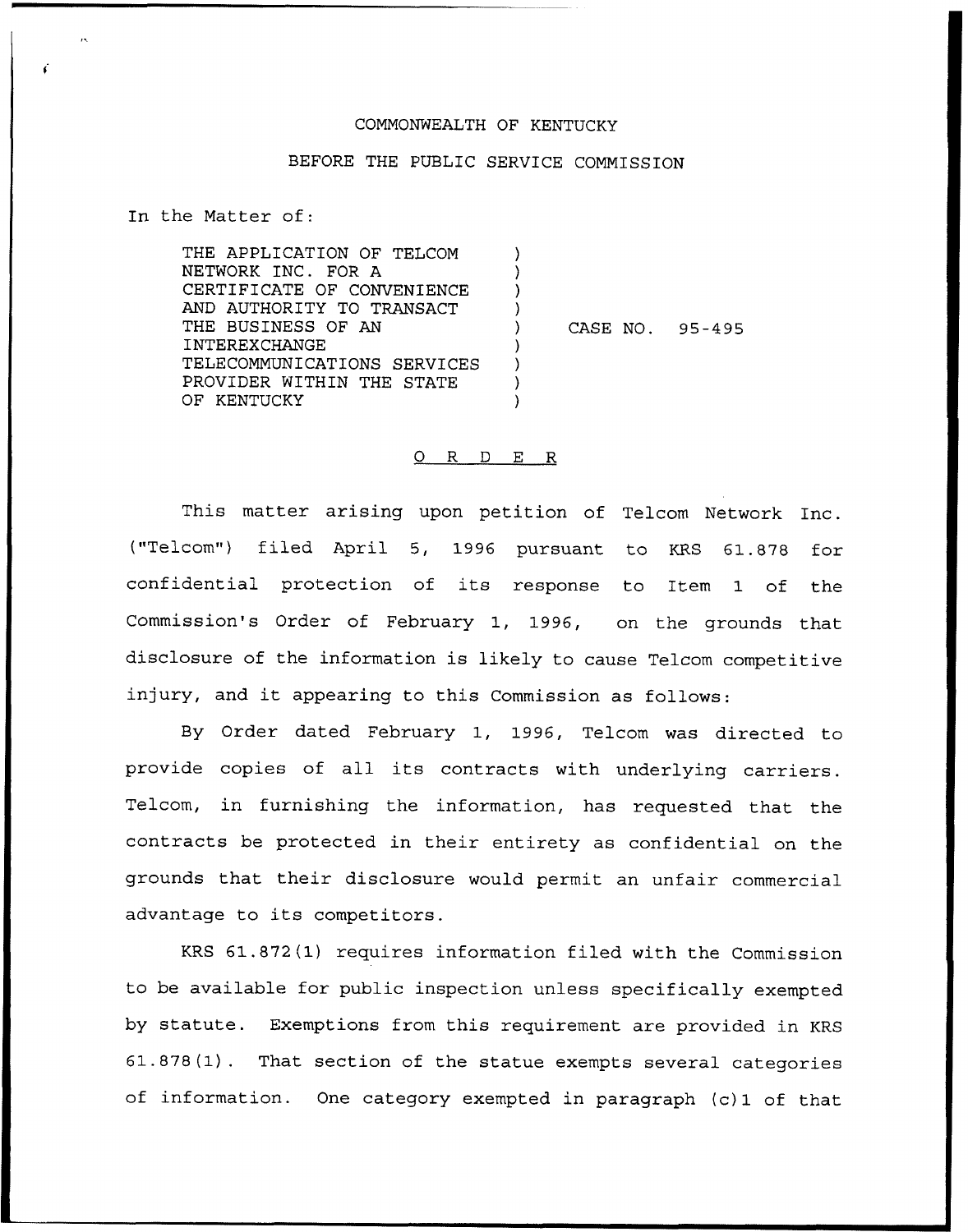section is commercial information confidentially disclosed to the Commission which if made public would permit an unfair commercial advantage to competitors of the party from whom the information was obtained. To qualify for the exemption, the party claiming confidentiality must demonstrate actual competition and a likelihood of substantial competitive injury if the information is disclosed. Although Telcom claims that disclosure would likely give its competitors an unfair commercial advantage, the petition does not demonstrate how the information could be used to Telcom's disadvantage. Therefore, the petition should be denied.

Additionally, the procedure for protecting information filed with the Commission is provided in <sup>807</sup> KAR 5:001, Section 7. That regulation requires, among other things, that an edited copy of the information sought to be protected be filed for inclusion in the public record. Telcom's petition does not meet the requirements of the regulation and is therefore subject to dismissal on those grounds.

This Commission being otherwise sufficiently advised,

IT IS ORDERED that:

1. The petition to protect as confidential, the contracts filed by Telcom in response to the Commission's Order of February 1, 1996, is hereby denied.

2. The information sought to be protected shall be held and retained by this Commission as confidential and shall not be open for public inspection for a period of <sup>20</sup> days from the date of this

 $-2-$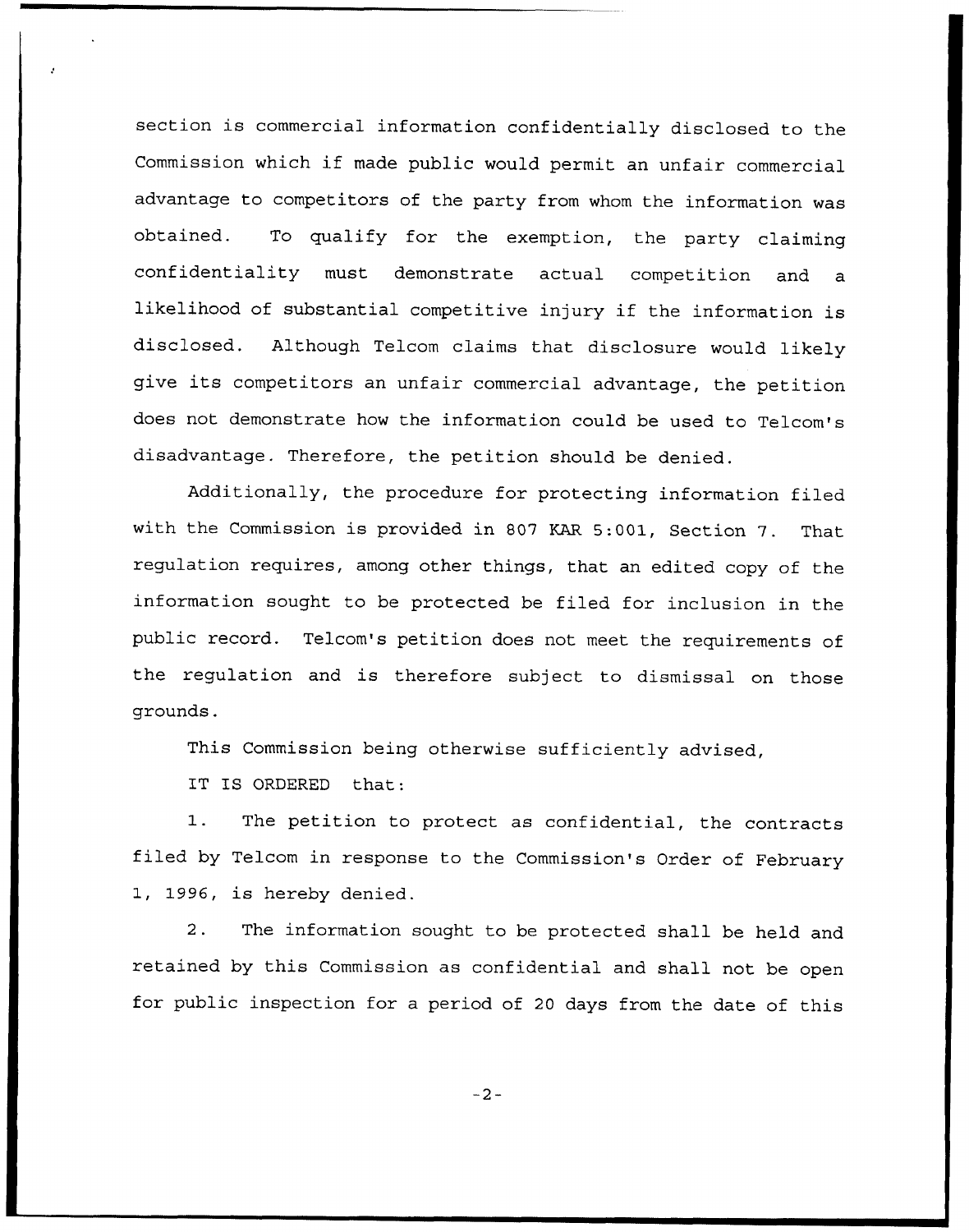Order to allow Telcom the opportunity to seek any remedy afforded by law.

3. If at the expiration of the 20-day period no action has been taken by Telcom, the information shall be placed in the public record without further Orders herein.

Done at Frankfort, Kentucky, this 18th day of April, 1996.

PUBLIC SERVICE COMMISSION

Cha⁄irman

Chairman Commissione

ATTEST:

Executive Director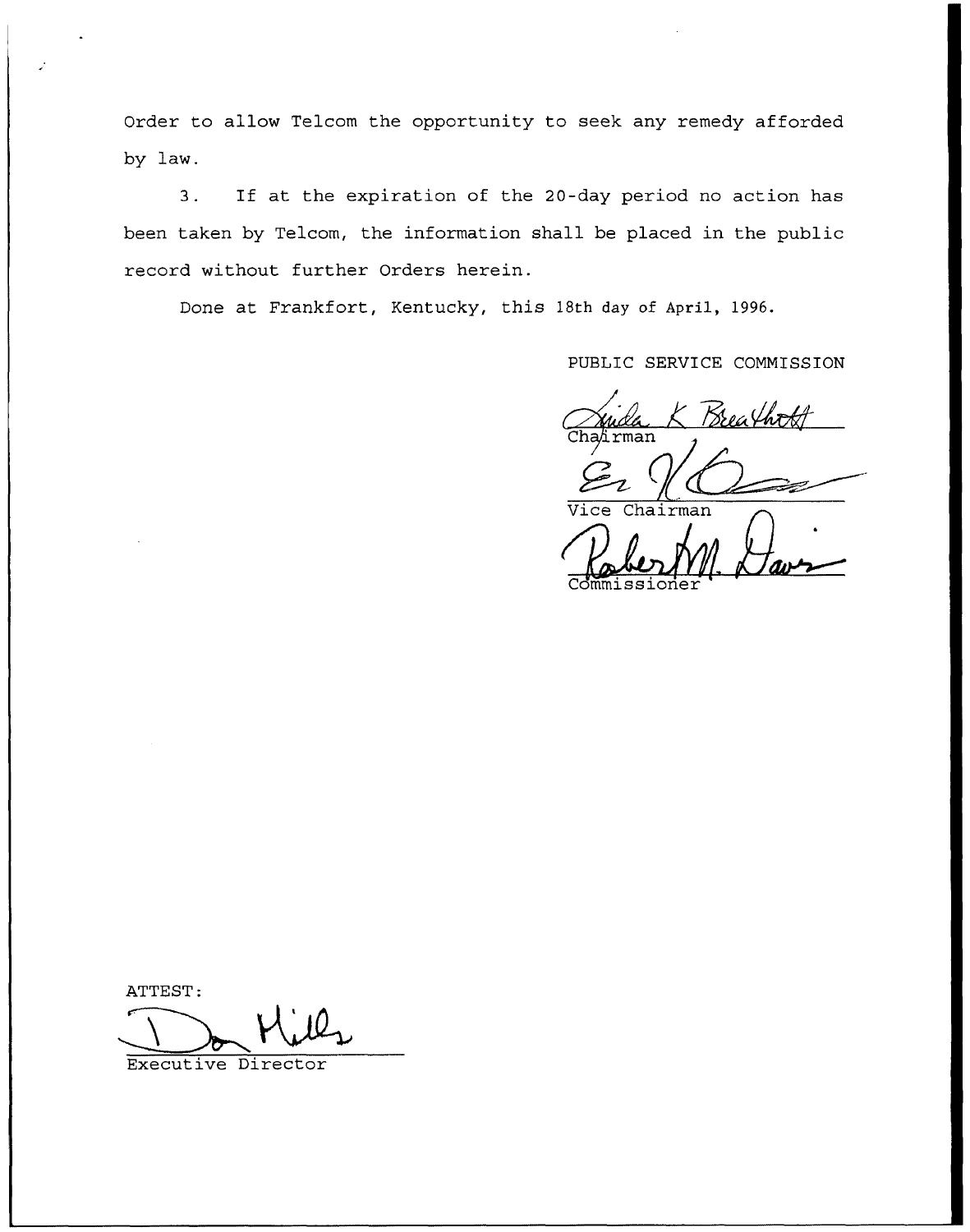#### COMMONWEALTH OF KENTUCKY

## BEFORE THE PUBLIC SERVICE COMMISSION

In the Matter of:

THE APPLICATION OF TELCOM NETWORK, INC. FOR A CERTIFICATE OF CONVENIENCE AND AUTHORITY TO TRANSACT THE BUSINESS OF AN INTEREXCHANGE TELECOMMUNICATIONS SERVICES PROVIDER WITHIN THE STATE OF KENTUCKY ) ) ) CASE NO. 95-495  $\lambda$ ) )

#### 0 R <sup>D</sup> E R

On November 6, 1995, Telcom Network, Inc. ("Telcom Network" ) filed an application with the Commission seeking a Certificate of Public Convenience and Necessity to resell intrastate interexchange long-distance telecommunications services within the Commonwealth of Kentucky.

On January 17, 1996, Telcom Network filed its response to the Commission's December 18, 1995 Order requesting additional information. The Commission issued a second Order on February 1, 1996 requesting detailed information regarding Telcom Network's prior business operations in Kentucky. Telcom Network responded on March 1, 1996 and April 5, 1996. After reviewing Telcom Network's responses to the Commission's February 1, 1996 Order, the Commission finds that no violation of law has occurred in connection with Telcom Network's prior operations in Kentucky.

Telcom Network is <sup>a</sup> Delaware corporation with its principal office in the state of Florida and intends to resell tariffed services of facilities-based carriers certified by this Commission.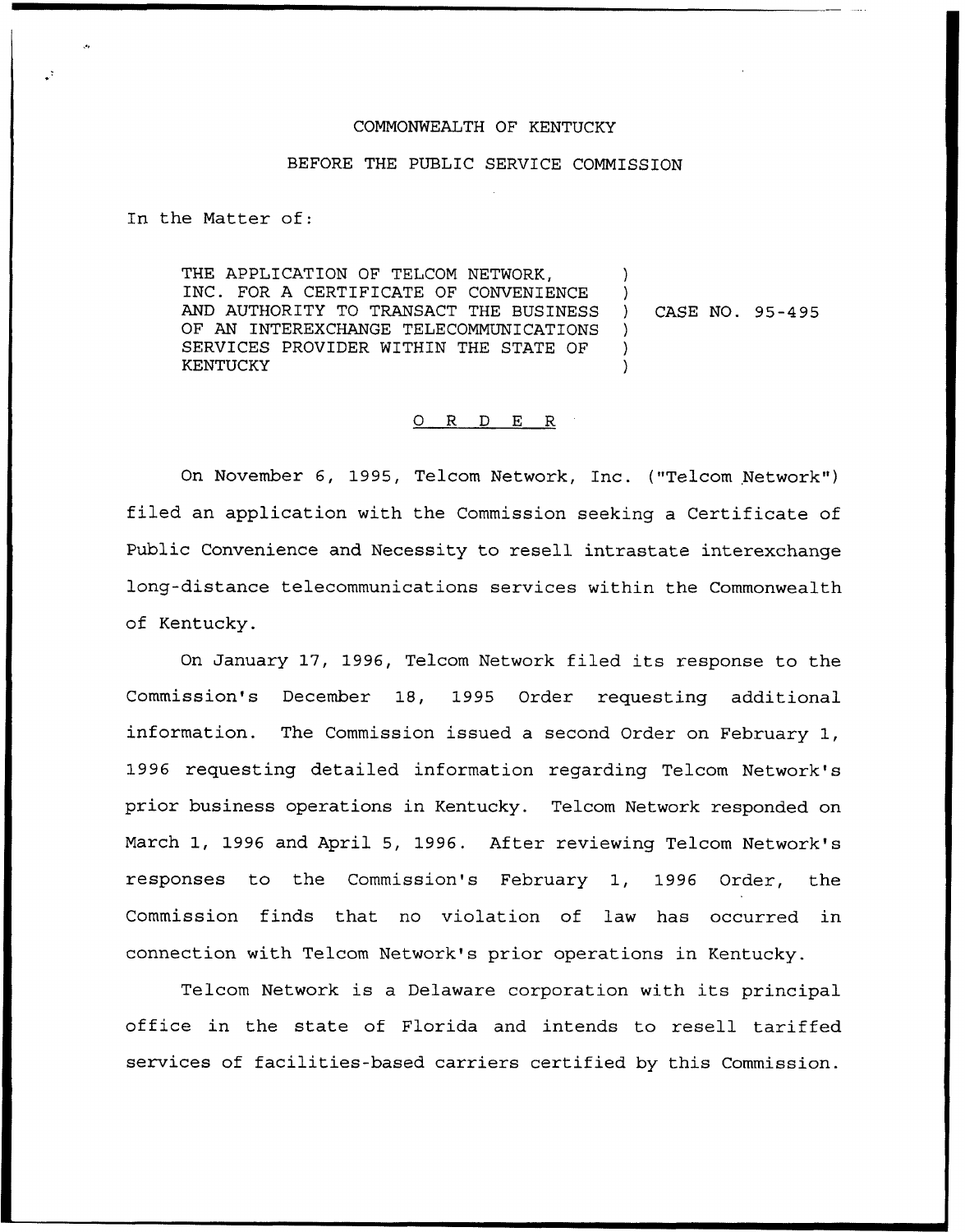Telcom Network does not own or operate, nor does it intend to construct, any telecommunications transmission facilities within the Commonwealth of Kentucky. All intrastate telecommunications transmission services will be provided by an underlying carrier certified by this Commission.

The application provided by Telcom Network demonstrates its financial, managerial, and technical capability to provide utility service. The Commission finds that Telcom Network should be authorized to resell intrastate interexchange long-distance telecommunications services within the Commonwealth of Kentucky.

Telcom Network filed its proposed tariff on November 6, 1995. The Commission finds that the rates proposed by Telcom Network should be approved as the fair, just, and reasonable rates to be charged.

In Administrative Case No.  $306<sub>1</sub><sup>1</sup>$  the Commission stated the importance of eliminating possible customer confusion arising from the name of the billing service, rather than the name of the provider of telecommunications services, appearing on the bill. Accordingly, Telcom Network should ensure that its name appears prominently on all bills issued to customers for services rendered.

The Commission, having considered the evidence of record and being otherwise sufficiently advised, HEREBY ORDERS that:

1. Telcom Network be and it hereby is granted authority to resell intrastate interexchange long-distance telecommunications

Administrative Case No. 306, Detariffing Billing and  $\mathbf{1}$ Collection Services, Order Dated April 30, 1990.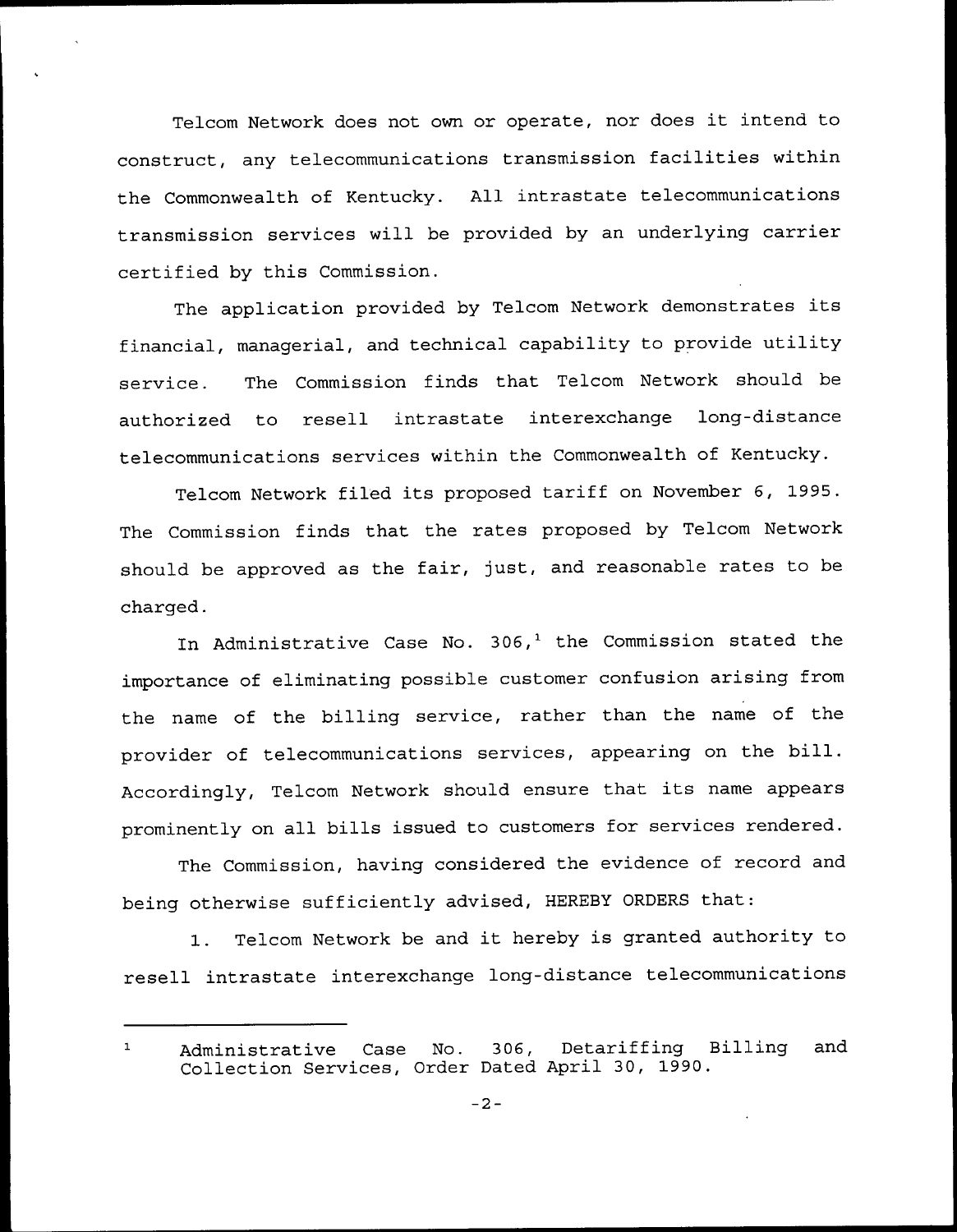services within the Commonwealth of Kentucky on and after the date of this Order.

2. Telcom Network shall ensure that its name appears prominently on all bills issued to customers for services rendered.

3. Telcom Network's authority to provide service is strictly limited to those services described in this Order and Telcom Network's application.

4. IntraLATA services shall be provided in accordance with the restrictions and conditions of service contained in Administrative Case No. 323.<sup>2</sup>

 $5.$ The rates proposed by Telcom Network on November 6, 1995 are hereby approved.

6. Within 30 days from the date of this Order, Telcom Network shall file, pursuant to <sup>807</sup> KAR 5:011, its November 6, 1995 tariff sheets without modifications.

Administrative Case No. 323, An Inquiry Into IntraLATA Toll Competition, An Appropriate Compensation Scheme for Completion of IntraLATA Calls by Interexchange Carriers, and WATS Jurisdictionality.